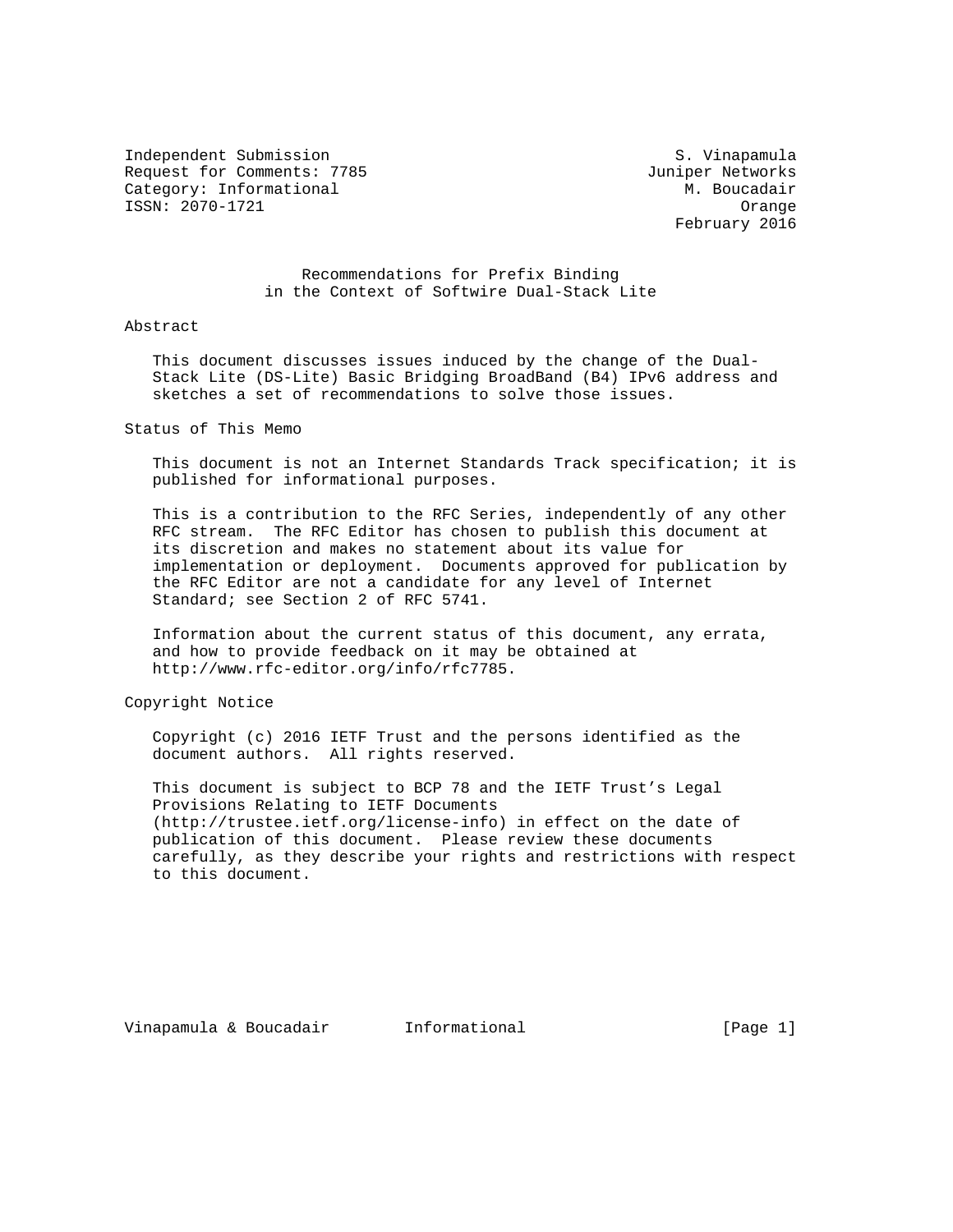Table of Contents

| 2                                                                                                          |
|------------------------------------------------------------------------------------------------------------|
| The Problem $\cdots$ $\cdots$ $\cdots$ $\cdots$ $\cdots$ $\cdots$ $\cdots$ $\cdots$ $\cdots$ $\cdots$<br>3 |
| 3. Introducing Subscriber-Mask<br>4                                                                        |
| -5                                                                                                         |
| 5 <sub>1</sub><br>-6                                                                                       |
| 6.<br>6                                                                                                    |
| 7                                                                                                          |
| 7.1. Normative References<br>7                                                                             |
| 7.2. Informative References<br>8                                                                           |
| 9                                                                                                          |
| 9                                                                                                          |
|                                                                                                            |

## 1. Introduction

 IPv6 deployment models assume IPv6 prefixes are delegated by Service Providers to the connected CPEs (Customer Premises Equipment) or hosts, which in turn derive IPv6 addresses from that prefix. In the case of Dual-Stack Lite (DS-Lite) [RFC6333], which is an IPv4 service continuity mechanism over an IPv6 network, the Basic Bridging BroadBand (B4) element derives an IPv6 address for the IPv4-in-IPv6 softwire setup purposes.

 The B4 element might obtain a new IPv6 address for a variety of reasons that include (but are not limited to) a reboot of the CPE, power outage, DHCPv6 lease expiry, or other actions undertaken by the Service Provider. If this occurs, traffic forwarded to a B4's previous IPv6 address may never reach its destination or may be delivered to another B4 that now uses the address formerly assigned to the original B4. This situation affects all mapping types, both implicit (e.g., by sending a TCP SYN) and explicit (e.g., using Port Control Protocol (PCP) [RFC6887]). The problem is further elaborated in Section 2.

 This document proposes recommendations to soften the impact of such renumbering issues (Section 4).

This document complements [RFC6908].

## 1.1. Requirements Language

 The key words "MUST", "MUST NOT", "REQUIRED", "SHALL", "SHALL NOT", "SHOULD", "SHOULD NOT", "RECOMMENDED", "MAY", and "OPTIONAL" in this document are to be interpreted as described in [RFC2119].

Vinapamula & Boucadair **Informational Informational** [Page 2]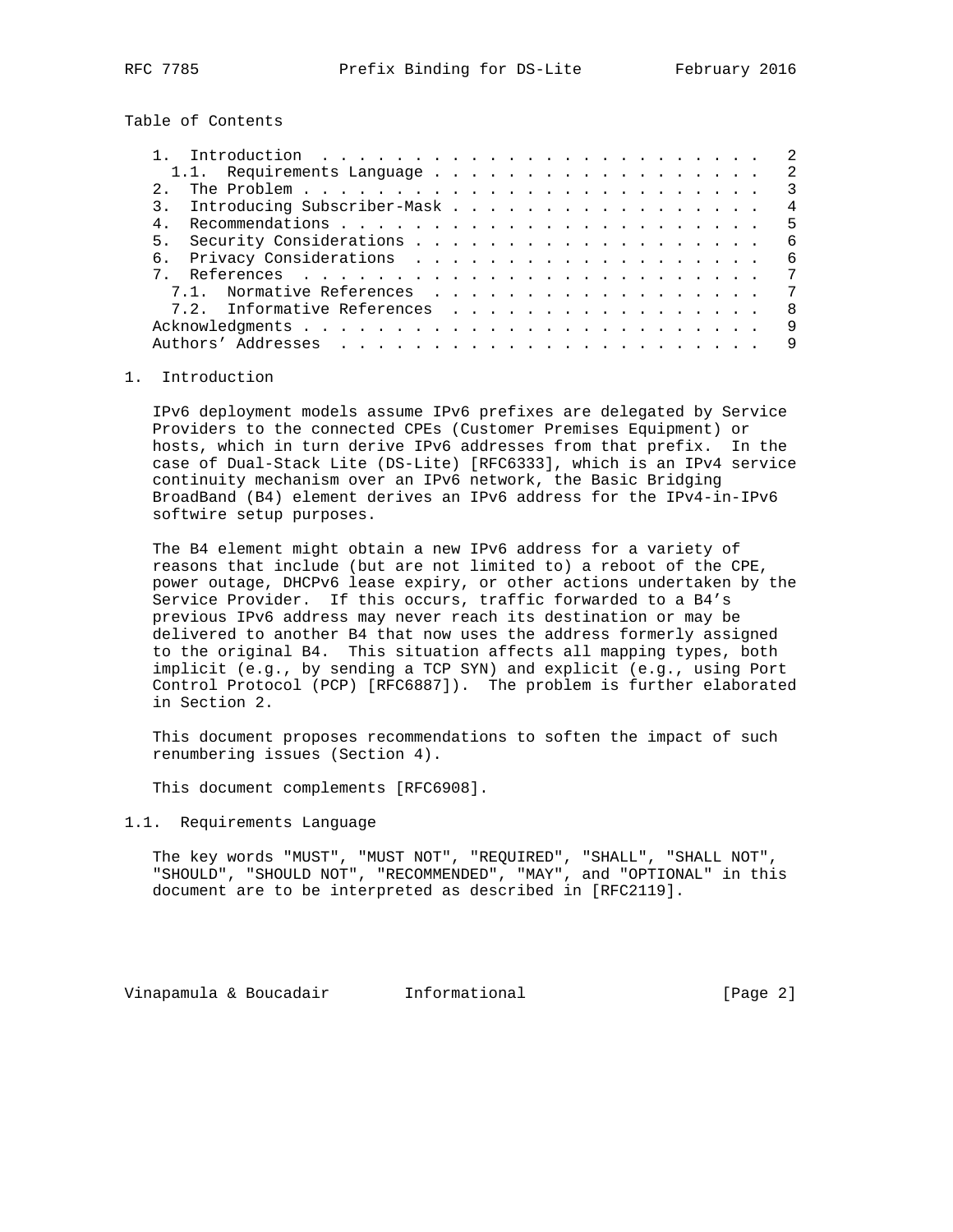# 2. The Problem

 Since private IPv4 addresses assigned to hosts serviced by a B4 element overlap across multiple CPEs, the IPv6 address of a B4 element plays a key role in demultiplexing connections, enforcing policies, and in identifying associated resources assigned for each of the connections maintained by the Address Family Transition Router (AFTR) [RFC6333]. For example, these resources maintain state of Endpoint-Independent Mapping (EIM) as defined in Section 4.1 of [RFC4787], Endpoint-Independent Filtering (EIF) as defined in Section 5 of [RFC4787], preserve the external IPv4 address assigned in the AFTR (i.e., "IP address pooling" behavior as defined in Section 4.1 of [RFC4787]), PCP mappings, etc.

 However, the IPv6 address used by the B4 element may change for some reason, e.g., because of a change in the CPE itself or because of privacy extensions enabled for generating the IPv6 address (e.g., [RFC7217] or [RFC4941]). Whenever the B4's IPv6 address changes, the associated mappings created in the AFTR are no longer valid. This may result in the creation of a new set of mappings in the AFTR.

 Furthermore, a misbehaving user may be tempted to change the B4's IPv6 address in order to "grab" more ports and resources at the AFTR side. This behavior can be seen as a potential denial-of-service (DoS) attack from misbehaving users. Note that this DoS attack can be achieved whatever the port assignment policy enforced by the AFTR may be (individual ports, port sets, randomized port bulks, etc.).

 Service Providers may want to enforce policies in order to limit the usage of the AFTR resources on a per-subscriber basis for fairness of resource usage (see REQ-4 of [RFC6888]). These policies are used for dimensioning purposes and also to ensure that AFTR resources are not exhausted. If the derived B4's IPv6 address can change, resource tracking using that address will give incomplete results. Also, whenever the B4's IPv6 address changes, enforcing policies based on that address doesn't resolve stale mappings hanging around in the system, consuming not only system resources, but also reducing the available quota of resources per subscriber. Clearing those mappings can be envisaged, but that will cause a lot of churn in the AFTR and could be disruptive to existing connections; this is not desirable. More concretely, if stale mappings have not been migrated to the new B4's IPv6 address so that packets can be forwarded to the appropriate B4, all incoming packets that are associated with those mappings will be rejected by the AFTR. Such behavior is not desirable because it's detrimental to quality of experience.

Vinapamula & Boucadair **Informational Informational** [Page 3]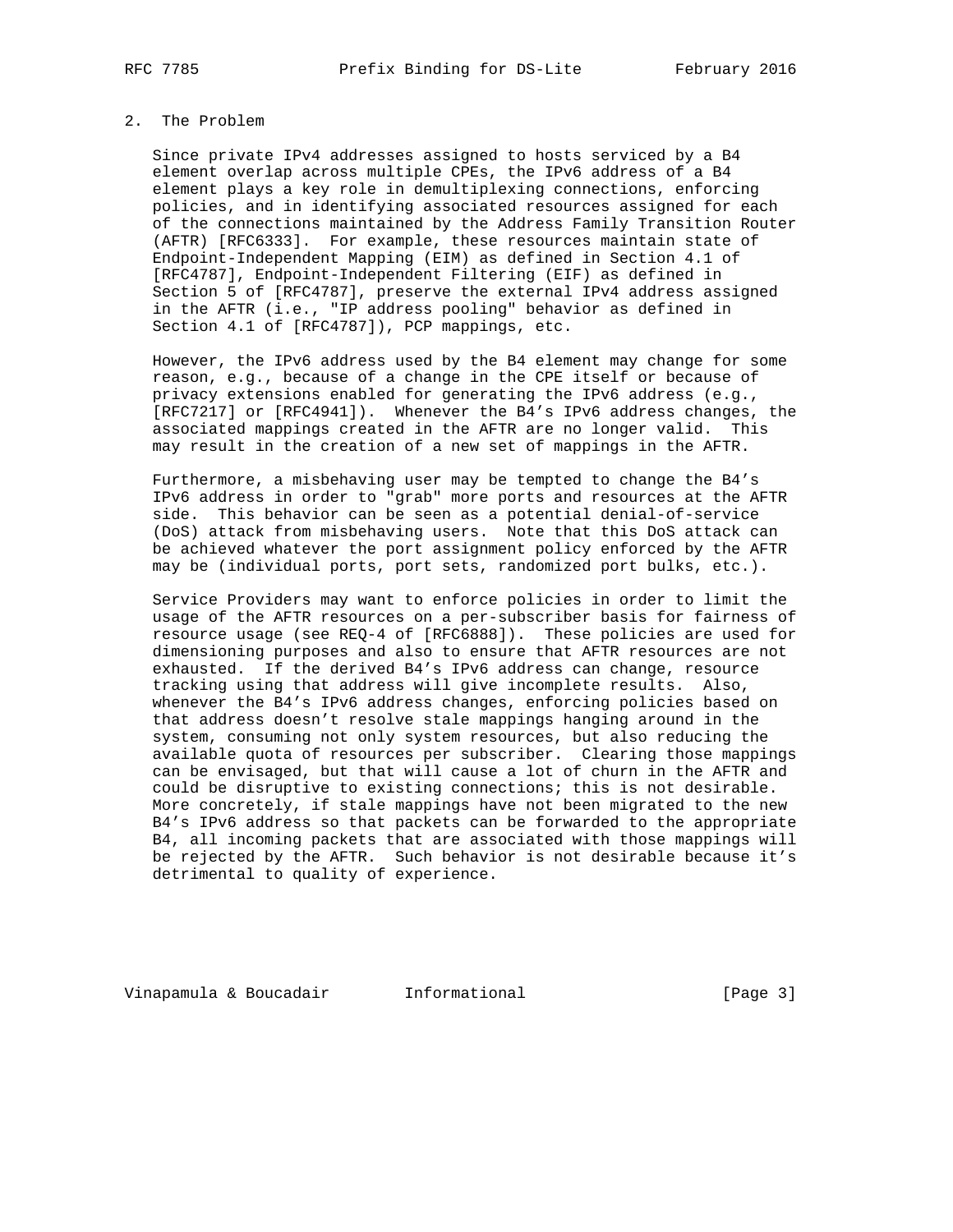When application servers are hosted behind a B4 element, and when there is a change of the B4's IPv6 address that results in a change of the external IPv4 address and/or the external port number at the AFTR side, these servers have to advertise their change (see Section 1.1 of [RFC7393]). Some means to discover the change of B4's IPv6 address, the external IPv4 address, and/or the external port are therefore required. Latency issues are likely to be experienced when an application server has to advertise its newly assigned external IPv4 address and port, and the application clients have to discover that newly assigned address and/or port and re-initiate connections with the application server.

 A solution to these problems is to enforce policies based on the IPv6 prefix assigned to subscribers that have DS-Lite service instead of based on the B4's IPv6 address. Section 3 introduces the subscriber mask that is meant to derive the IPv6 prefix assigned to a subscriber's CPE from the source IPv6 address of a packet received from a B4 element.

3. Introducing Subscriber-Mask

 The subscriber-mask is defined as an integer that indicates the length of significant bits to be applied on the source IPv6 address (internal side) to identify unambiguously a CPE.

 Subscriber-mask is an AFTR system-wide configuration parameter that is used to enforce generic per-subscriber policies. Applying these generic policies does not require configuring every subscriber's prefix.

 Subscriber-mask must be configurable; the default value is 56. The default value is motivated by current practices to assign IPv6 prefix lengths of /56 to end-sites (e.g., [RIPE], [LACNIC]).

 Example: suppose the 2001:db8:100:100::/56 prefix is assigned to a CPE that is DS-Lite enabled. Suppose also that the 2001:db8:100:100::1 address is the IPv6 address used by the B4 element that resides in that CPE. When the AFTR receives a packet from this B4 element (i.e., the source address of the IPv4-in-IPv6 packet is 2001:db8:100:100::1), the AFTR applies the subscriber-mask (e.g., 56) on the source IPv6 address to compute the associated prefix for this B4 element (that is,  $2001:d b8:100:100::/56$ ). Then, the AFTR enforces policies based on that prefix  $(2001:db8:100:100:1/56)$ , not on the exact source IPv6 address.

Vinapamula & Boucadair **Informational Informational** [Page 4]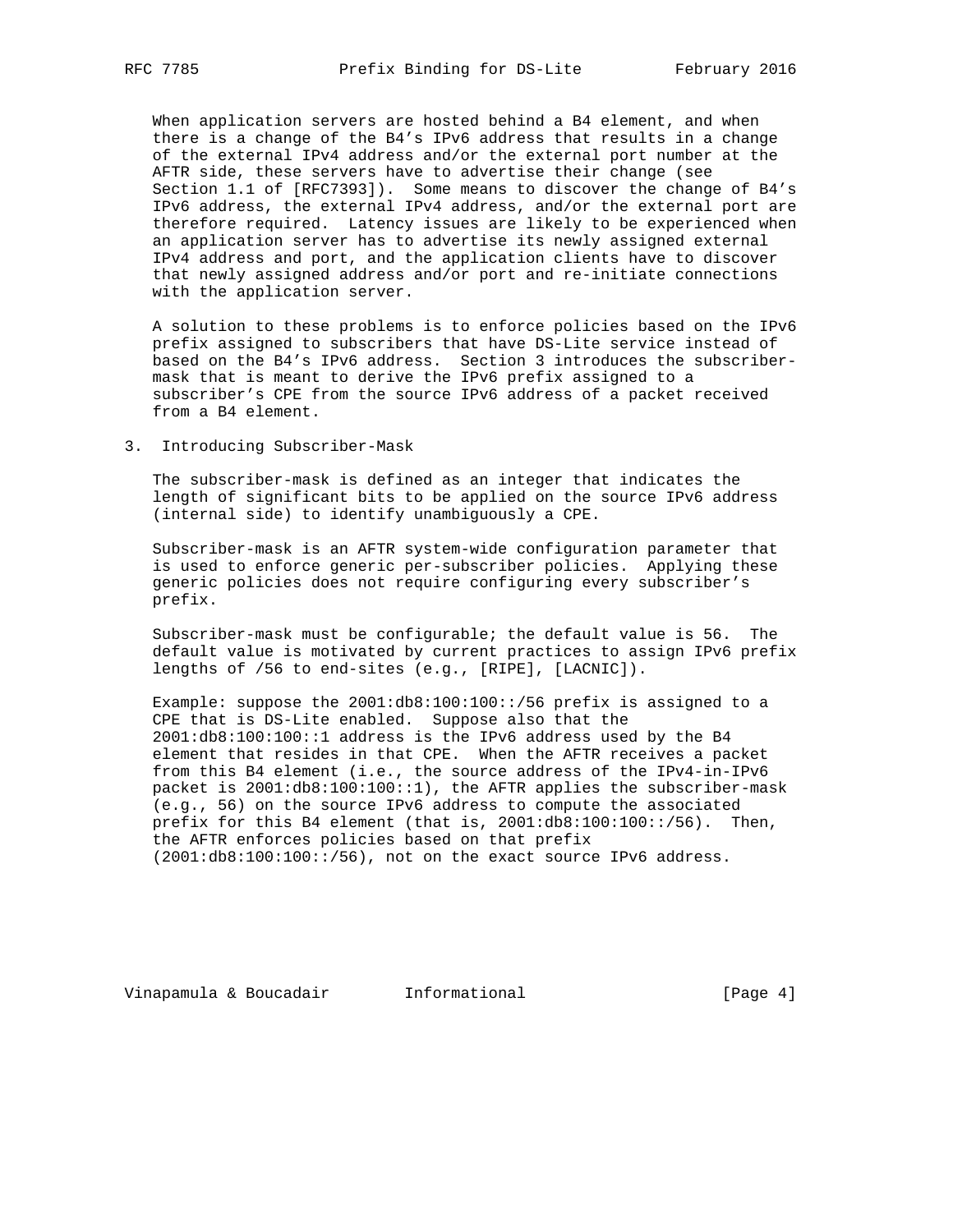## 4. Recommendations

 In order to mitigate the issues discussed in Section 2, the following recommendations are made:

 1. A policy SHOULD be enforced at the AFTR to limit the number of active DS-Lite softwires per subscriber. The default value MUST be 1.

 This policy aims to prevent a misbehaving subscriber from mounting several DS-Lite softwires that would consume additional AFTR resources (e.g., get more external ports if the quota were enforced on a per-softwire basis, consume extra processing due to a large number of active softwires).

- 2. Resource contexts created and maintained by the AFTR SHOULD be based on the delegated IPv6 prefix instead of the B4's IPv6 address. The AFTR derives the delegated prefix from the B4's IPv6 address by means of a configured subscriber-mask (Section 3). Administrators SHOULD configure per-prefix limits of resource usage, instead of per-tunnel limits. These resources include the maximum number of active flows, the maximum number of PCP-created mappings, NAT pool resources, etc.
- 3. In the event a new IPv6 address is assigned to the B4 element, the AFTR SHOULD migrate existing state to be bound to the new IPv6 address. This operation ensures that traffic destined to the previous B4's IPv6 address will be redirected to the newer B4's IPv6 address. The destination IPv6 address for tunneling return traffic from the AFTR SHOULD be the last seen as the B4's IPv6 source address from the CPE.

 This recommendation avoids stale mappings at the AFTR and minimizes the risk of service disruption for subscribers.

 The AFTR uses the subscriber-mask to determine whether two IPv6 addresses belong to the same CPE (e.g., if the subscriber-mask is set to 56, the AFTR concludes that 2001:db8:100:100::1 and 2001:db8:100:100::2 belong to the same CPE assigned with 2001:db8:100:100::/56).

 As discussed in Section 5, changing the source B4's IPv6 address may be used as an attack vector. Packets with a new B4's IPv6 address from the same prefix SHOULD be rate-limited. It is RECOMMENDED to set this rate limit to 30 minutes; other values can be set on a per-deployment basis.

Vinapamula & Boucadair **Informational Informational** [Page 5]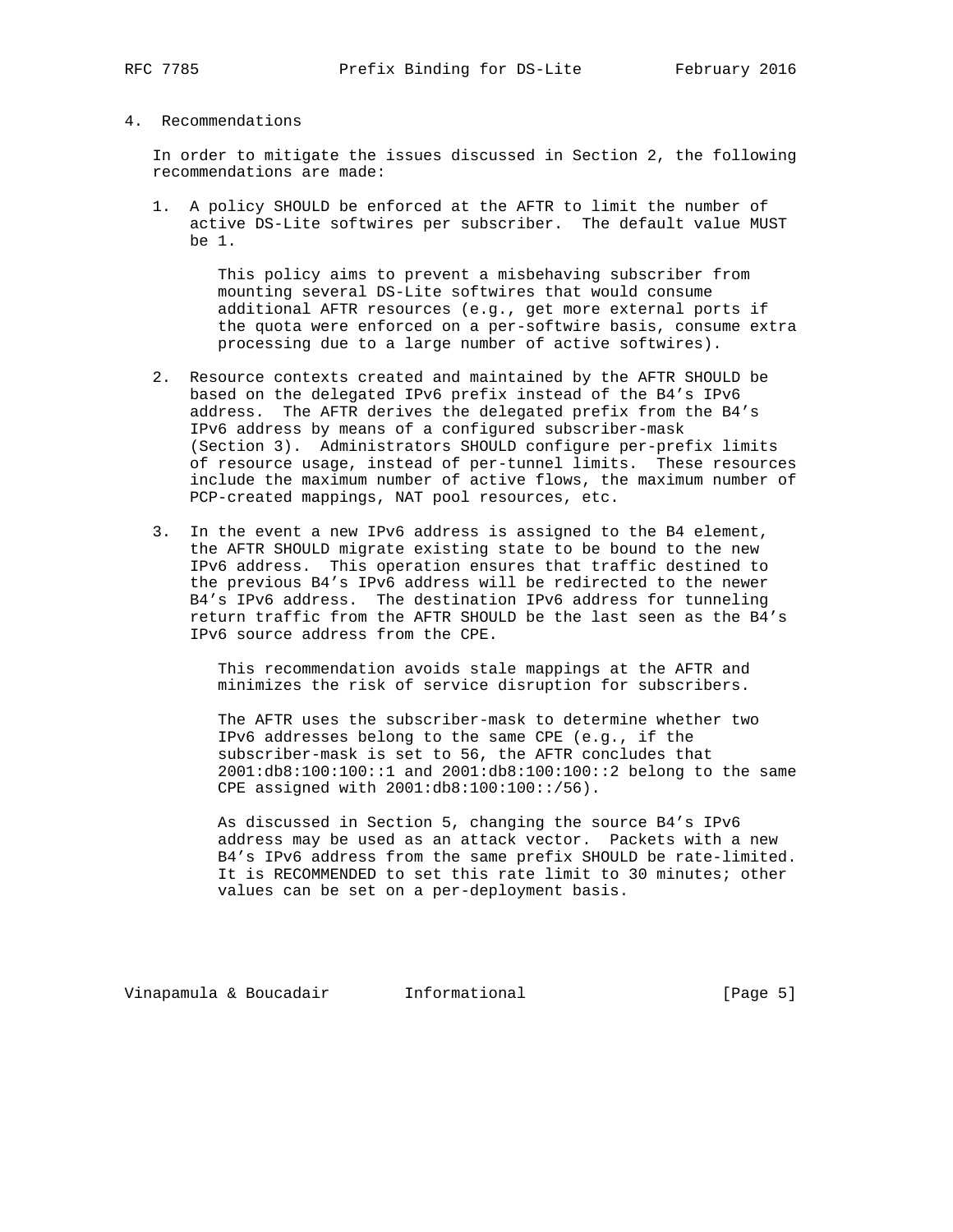One side effect of migrating mapping state is that a server deployed behind an AFTR does not need to update its DNS records (if any) by means of dynamic DNS, for example. If a dedicated mapping is instantiated, migrating the state during its validity lifetime will ensure that the same external IP address and port are assigned to that server.

 4. In the event of change of the CPE WAN's IPv6 prefix, unsolicited PCP ANNOUNCE messages SHOULD be sent by the B4 element to internal hosts connected to the PCP-capable CPE so that they update their mappings accordingly.

 This allows internal PCP clients to update their mappings with the new B4's IPv6 address and to trigger updates to rendezvous servers (e.g., dynamic DNS). A PCP-based dynamic DNS solution is specified in [RFC7393].

- 5. When a new prefix is assigned to the CPE, stale mappings may exist in the AFTR. This will consume both implicit and explicit resources. In order to avoid such issues, stable IPv6 prefix assignment is RECOMMENDED.
- 6. If for any reason an IPv6 prefix has to be reassigned, it is RECOMMENDED to reassign an IPv6 prefix (that was previously assigned to a given CPE) to another CPE only when all the resources in use associated with that prefix are cleared from the AFTR. Doing so avoids redirecting traffic, destined to the previous prefix owner, to the new one.
- 5. Security Considerations

 Security considerations related to DS-Lite are discussed in [RFC6333].

 Enforcing the recommendations documented in Section 4 together with rate-limiting softwires with new source IPv6 addresses from the same prefix defend against DoS attacks that would result in varying the B4's IPv6 address to exhaust AFTR resources. A misbehaving CPE can be blacklisted by enforcing appropriate policies based on the prefix derived from the subscriber-mask.

6. Privacy Considerations

 A CPE connected to a DS-Lite network is identified by a set of information that is specific to each network domain (e.g., service credentials, device identifiers, etc.). This document does not make any assumption nor introduce new requirements on how such identification is implemented network-wide.

Vinapamula & Boucadair **Informational Informational** [Page 6]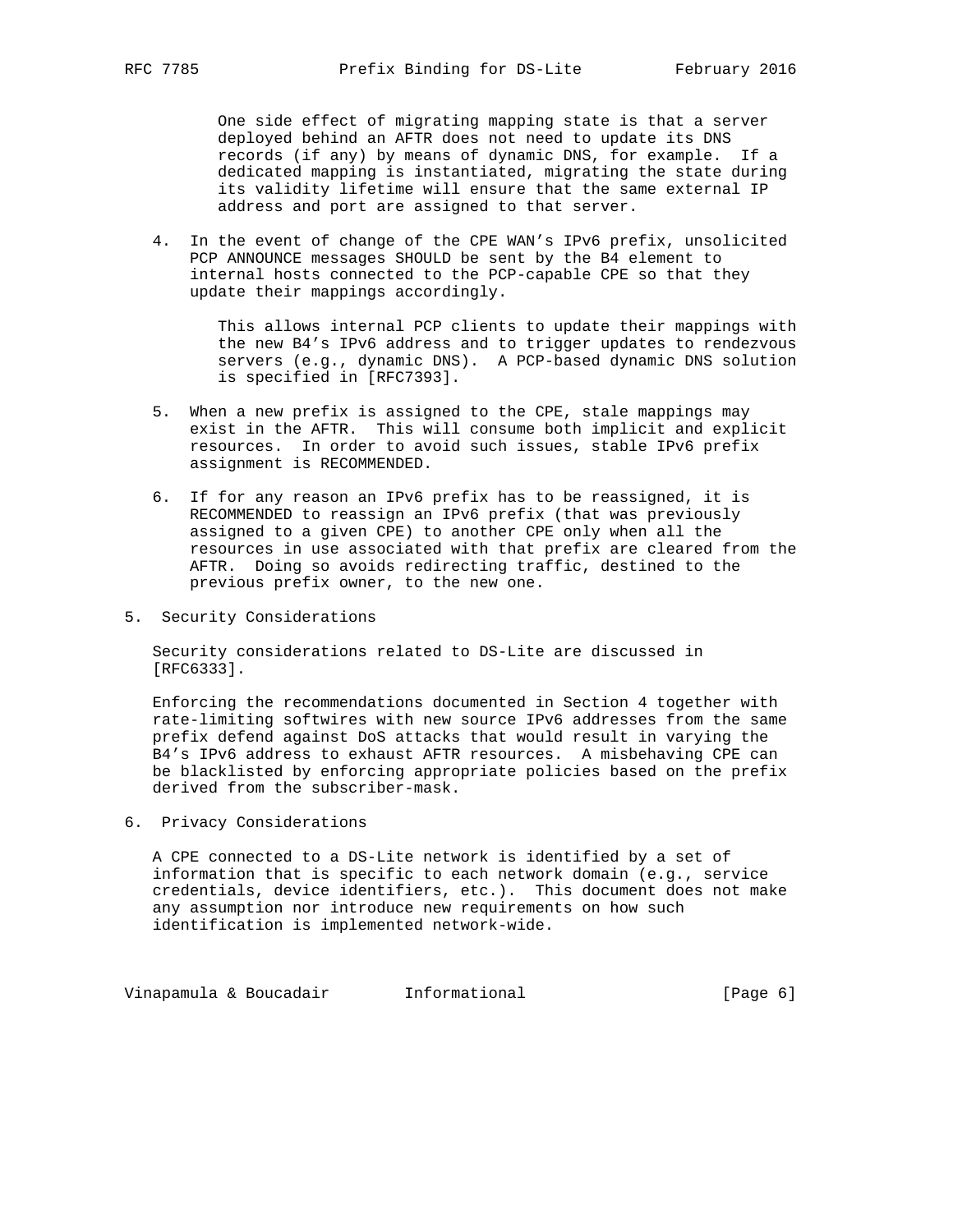This document adheres to Sections 6 and 8 of [RFC6333] for handling IPv4-in-IPv6 packets and IPv4 translation operations. In particular, this document does not leak extra information in packets exiting a DS-Lite network domain.

 The recommendations in Section 4 (item 6, in particular) ensure that the traffic is forwarded to a legitimate CPE. If those recommendations are not implemented, privacy concerns may arise. For example, if an IPv6 prefix is reassigned while mapping entries associated with that prefix are still active in the AFTR, sensitive data that belong to a previous prefix owner may be disclosed to the new prefix owner.

 These recommendations do not interfere with privacy extensions for generating IPv6 addresses (e.g., [RFC7217] or [RFC4941]). These recommendations allow a CPE to generate new IPv6 addresses with privacy extensions without experiencing DS-Lite service degradation. Even if activating privacy extensions makes it more difficult to track a CPE over time when compared to using a permanent Interface Identifier, tracking a CPE is still possible based on the first 64 bits of the IPv6 address. This is even exacerbated for deployments relying on stable IPv6 prefixes.

 This document does not nullify the privacy effects that may motivate the use of non-stable IPv6 prefixes. Particularly, the subscriber mask does not enable identifying a CPE across renumbering (even within a DS-Lite network domain). This document mitigates some of the undesired effects of reassigning an IPv6 prefix to another CPE (e.g., update a rendezvous service, clear stale mappings).

# 7. References

#### 7.1. Normative References

- [RFC2119] Bradner, S., "Key words for use in RFCs to Indicate Requirement Levels", BCP 14, RFC 2119, DOI 10.17487/RFC2119, March 1997, <http://www.rfc-editor.org/info/rfc2119>.
- [RFC6333] Durand, A., Droms, R., Woodyatt, J., and Y. Lee, "Dual- Stack Lite Broadband Deployments Following IPv4 Exhaustion", RFC 6333, DOI 10.17487/RFC6333, August 2011, <http://www.rfc-editor.org/info/rfc6333>.
- [RFC6887] Wing, D., Ed., Cheshire, S., Boucadair, M., Penno, R., and P. Selkirk, "Port Control Protocol (PCP)", RFC 6887, DOI 10.17487/RFC6887, April 2013, <http://www.rfc-editor.org/info/rfc6887>.

Vinapamula & Boucadair **Informational Informational** [Page 7]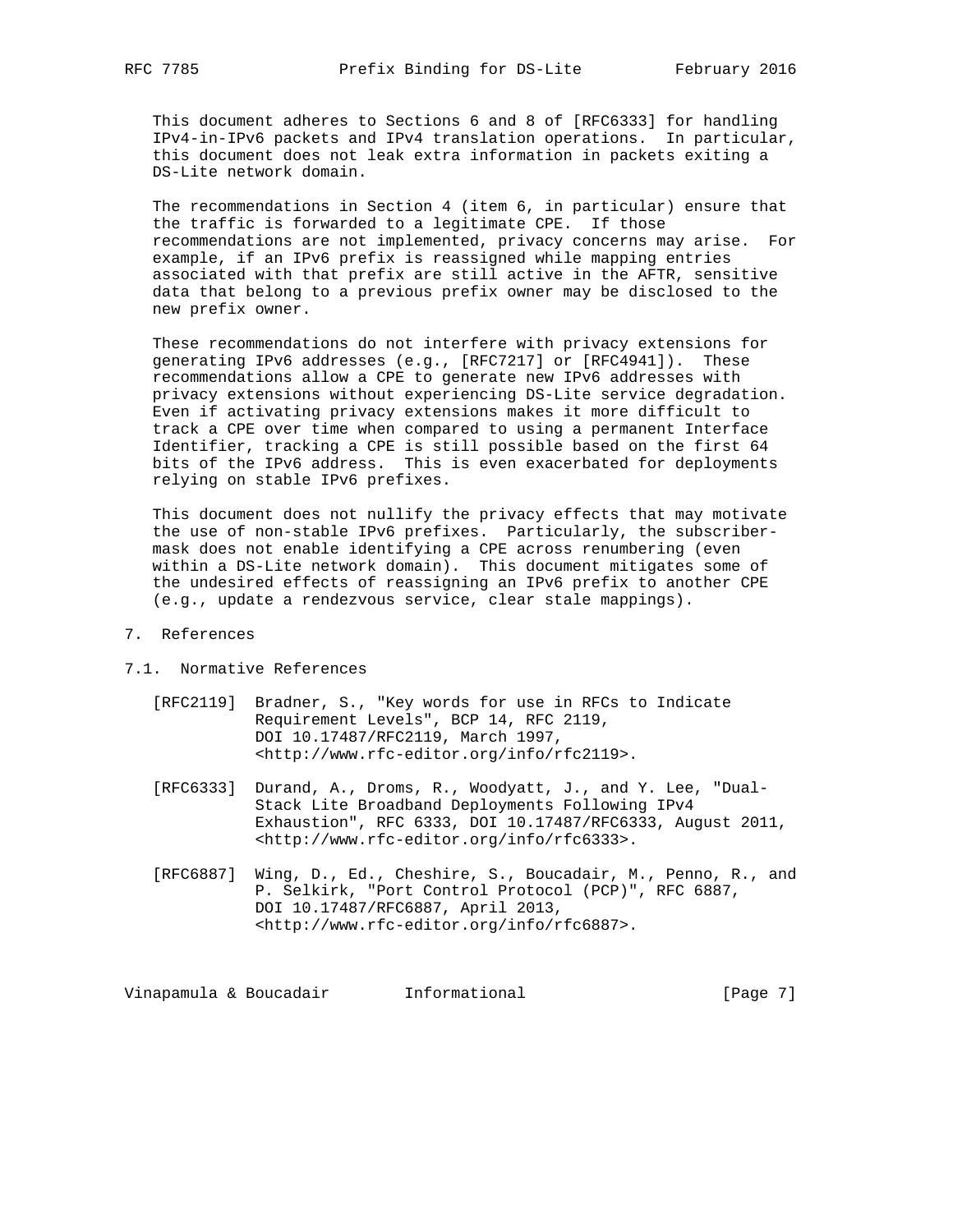# 7.2. Informative References

- [LACNIC] LACNIC, "IPv6 Address Allocation and Assignment Policies", December 2015, <http://www.lacnic.net/en/web/lacnic/manual-4>.
- [RFC4787] Audet, F., Ed. and C. Jennings, "Network Address Translation (NAT) Behavioral Requirements for Unicast UDP", BCP 127, RFC 4787, DOI 10.17487/RFC4787, January 2007, <http://www.rfc-editor.org/info/rfc4787>.
- [RFC4941] Narten, T., Draves, R., and S. Krishnan, "Privacy Extensions for Stateless Address Autoconfiguration in IPv6", RFC 4941, DOI 10.17487/RFC4941, September 2007, <http://www.rfc-editor.org/info/rfc4941>.
- [RFC6888] Perreault, S., Ed., Yamagata, I., Miyakawa, S., Nakagawa, A., and H. Ashida, "Common Requirements for Carrier-Grade NATs (CGNs)", BCP 127, RFC 6888, DOI 10.17487/RFC6888, April 2013, <http://www.rfc-editor.org/info/rfc6888>.
- [RFC6908] Lee, Y., Maglione, R., Williams, C., Jacquenet, C., and M. Boucadair, "Deployment Considerations for Dual-Stack Lite", RFC 6908, DOI 10.17487/RFC6908, March 2013, <http://www.rfc-editor.org/info/rfc6908>.
- [RFC7217] Gont, F., "A Method for Generating Semantically Opaque Interface Identifiers with IPv6 Stateless Address Autoconfiguration (SLAAC)", RFC 7217, DOI 10.17487/RFC7217, April 2014, <http://www.rfc-editor.org/info/rfc7217>.
- [RFC7393] Deng, X., Boucadair, M., Zhao, Q., Huang, J., and C. Zhou, "Using the Port Control Protocol (PCP) to Update Dynamic DNS", RFC 7393, DOI 10.17487/RFC7393, November 2014, <http://www.rfc-editor.org/info/rfc7393>.
- [RIPE] RIPE, "IPv6 Address Allocation and Assignment Policy", August 2015, <https://www.ripe.net/publications/docs/ ripe-650>.